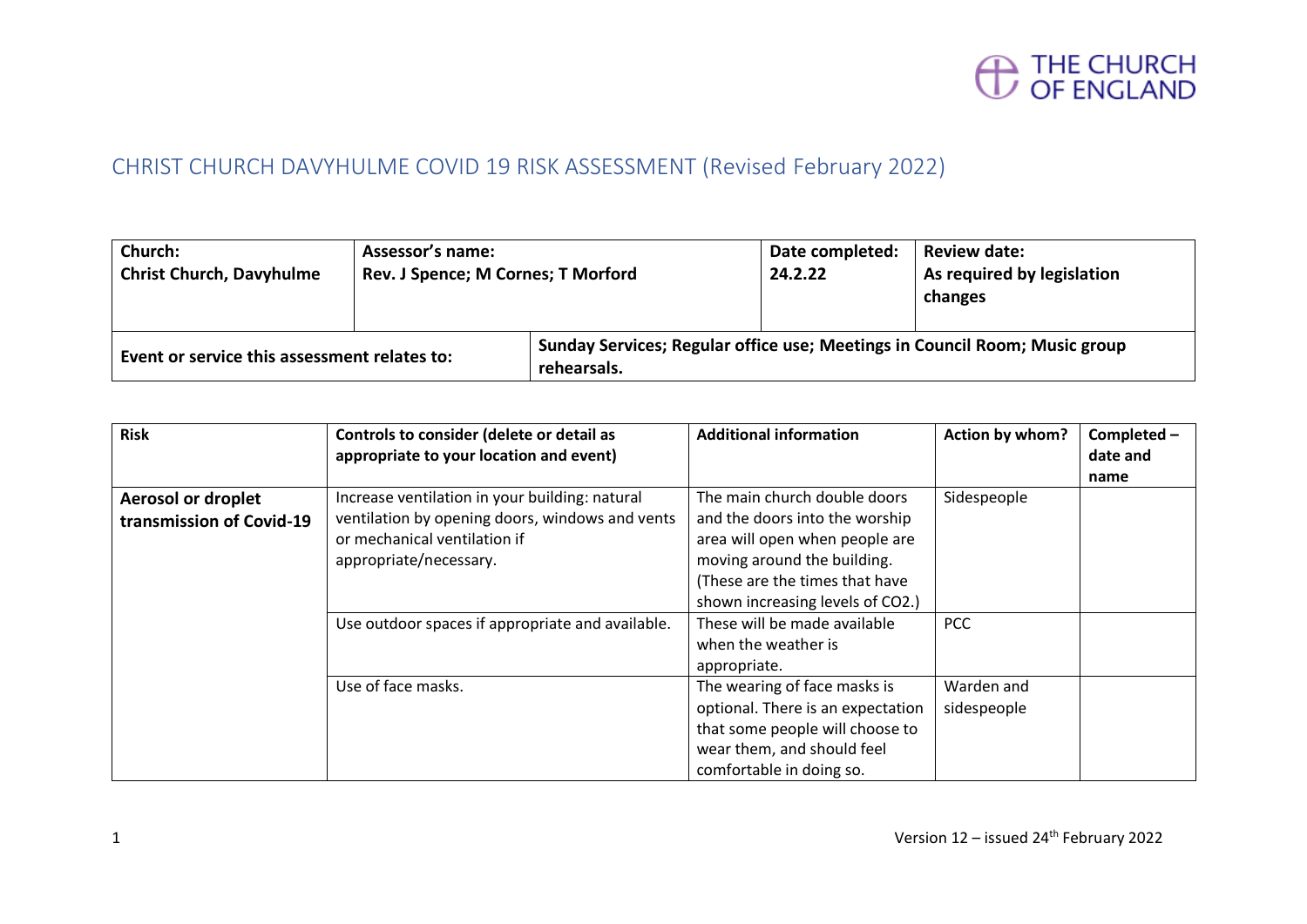| <b>Risk</b>             | Controls to consider (delete or detail as          | <b>Additional information</b>      | Action by whom? | Completed - |
|-------------------------|----------------------------------------------------|------------------------------------|-----------------|-------------|
|                         | appropriate to your location and event)            |                                    |                 | date and    |
|                         |                                                    |                                    |                 | name        |
|                         | Put in place measures to reduce contact between    | The safe flow system developed     | Warden and      |             |
|                         | people e.g. retaining social distancing            | previously will remain in place    | sidespeople     |             |
|                         |                                                    | during the distribution of         |                 |             |
|                         |                                                    | communion.                         |                 |             |
|                         |                                                    | We will continue to wave during    |                 |             |
|                         |                                                    | the peace to reduce physical       |                 |             |
|                         |                                                    | contact.                           |                 |             |
|                         |                                                    | The pews down the sides of the     |                 |             |
|                         |                                                    | church will remain spaced out      |                 |             |
|                         |                                                    | from each other and be for         |                 |             |
|                         |                                                    | those who wish to be socially      |                 |             |
|                         |                                                    | distanced.                         |                 |             |
|                         | If practical in your building, choose one point of | The entrance and exit to the       | Warden and      |             |
|                         | entry into the church to manage flow of people     | church will be by the main         | sidespeople     |             |
|                         | and indicate this with notices, keeping            | double doors.                      |                 |             |
|                         | emergency exits available at all times. Where      | We will not gather in the foyer.   |                 |             |
|                         | possible use a different door for exit.            | The emergency exit route via the   |                 |             |
|                         |                                                    | council room will be operable as   |                 |             |
|                         |                                                    | it always is.                      |                 |             |
|                         | For events where the building is likely to be      | Nothing to add to points made      |                 |             |
|                         | especially busy, or the activity is particularly   | above.                             |                 |             |
|                         | energetic, pay particular regard to the need for   |                                    |                 |             |
|                         | additional mitigations such as social distancing   |                                    |                 |             |
|                         | and face coverings.                                |                                    |                 |             |
| Surface transmission of | Provide adequate hand cleansing stations.          | Handwashing facilities are         | Warden          |             |
| Covid-19                | Provide hand sanitiser for the occasions when      | provided in the toilets. Sanitiser |                 |             |
|                         | people can't wash their hands.                     | is provided at the church          |                 |             |
|                         |                                                    | entrance.                          |                 |             |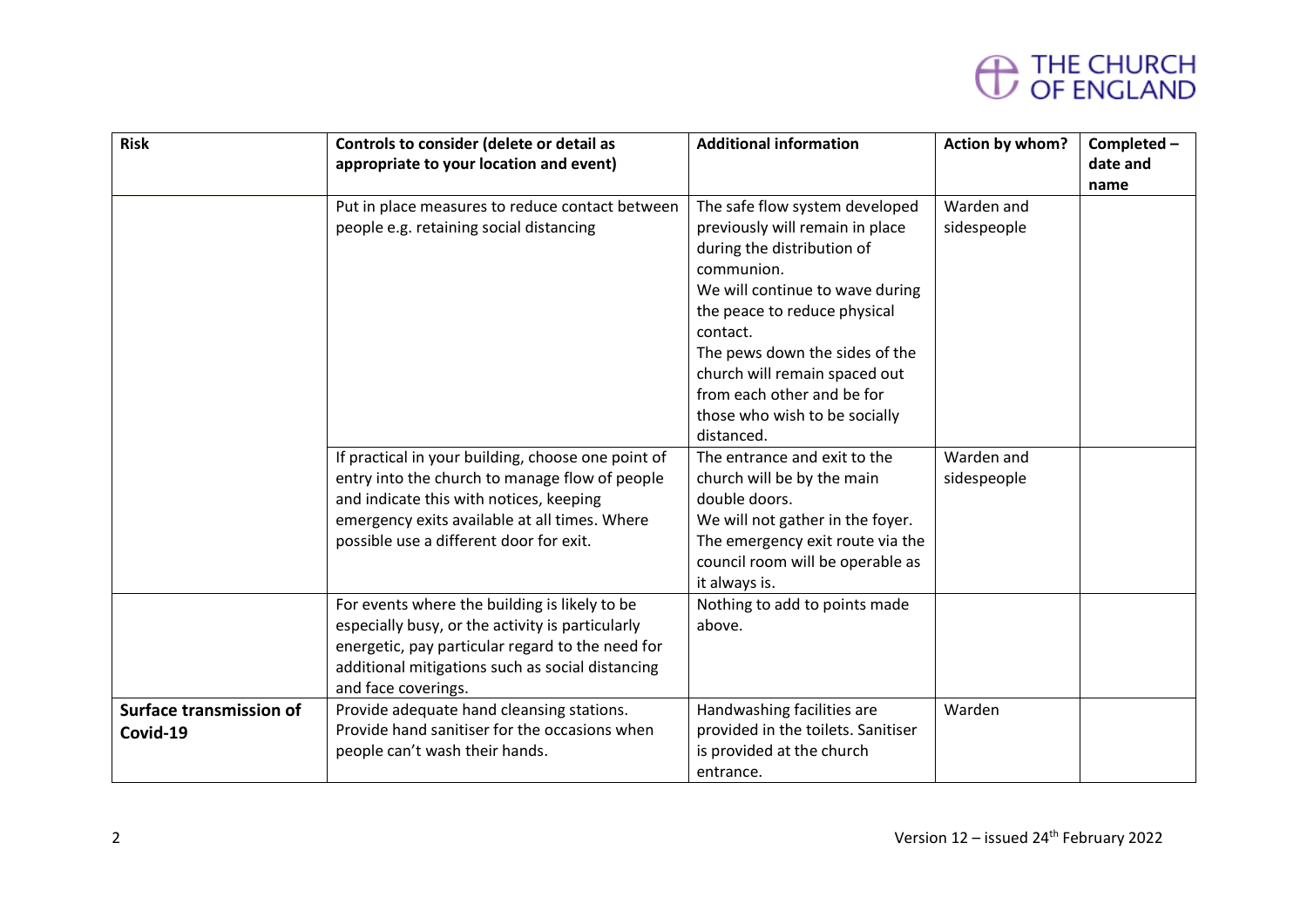| <b>Risk</b> | Controls to consider (delete or detail as          | <b>Additional information</b>      | Action by whom? | Completed - |
|-------------|----------------------------------------------------|------------------------------------|-----------------|-------------|
|             | appropriate to your location and event)            |                                    |                 | date and    |
|             |                                                    |                                    |                 | name        |
|             | Identify where you can reduce the contact of       | Doors covered above.               | Warden/ Curate  |             |
|             | people with surfaces, e.g. by leaving open doors   | Services will, as usual, be        |                 |             |
|             | that are not fire doors, using electronic          | screened using the projector.      |                 |             |
|             | documents rather than paperwork.                   |                                    |                 |             |
|             | Good hygiene and cleaning of the building.         | Normal cleaning regime will be     | Cleaner's jobs  |             |
|             |                                                    | maintained and carried out on      | identified.     |             |
|             |                                                    | Fri-Sat each week.                 |                 |             |
|             | Consider hygiene around shared items such as       | Any bibles used will only be       | Sidespeople     |             |
|             | Bibles, prayer and hymn books that are used by     | handled by one person.             |                 |             |
|             | multiple people.                                   | Hymn books will not be used.       |                 |             |
|             |                                                    | The collection plate will be put   |                 |             |
|             |                                                    | on a table just inside the worship |                 |             |
|             |                                                    | area. It will not be taken to the  |                 |             |
|             |                                                    | sanctuary for a blessing.          |                 |             |
|             | If providing single-use service sheets or prayer   | Any service or notice sheets       | Sidespeople     |             |
|             | cards, either place these on sheets or ask people  | handed out will be for an          |                 |             |
|             | to sanitise hands before picking one up, and       | individual to take home.           |                 |             |
|             | request that people take these home with them.     |                                    |                 |             |
|             | Cordon off or remove from public access any        | A 'Do Not Touch Sign' has been     | Completed       |             |
|             | devotional objects or items (if they are liable to | put on the memorial table.         |                 |             |
|             | be touched or closely breathed on).                |                                    |                 |             |
|             | Put in place a cleaning rota/system for children's | Children's items are set out in    | Curate          |             |
|             | materials and toys, and consider providing         | the council room for use by        |                 |             |
|             | cleaning materials for these if safe to do so      | families during services. These    |                 |             |
|             | (keeping all such materials out of the reach of    | are only used on Sundays and       |                 |             |
|             | children).                                         | therefore will not require         |                 |             |
|             |                                                    | cleaning each week.                |                 |             |
|             |                                                    | They will be cleaned thoroughly    |                 |             |
|             |                                                    | once per term.                     |                 |             |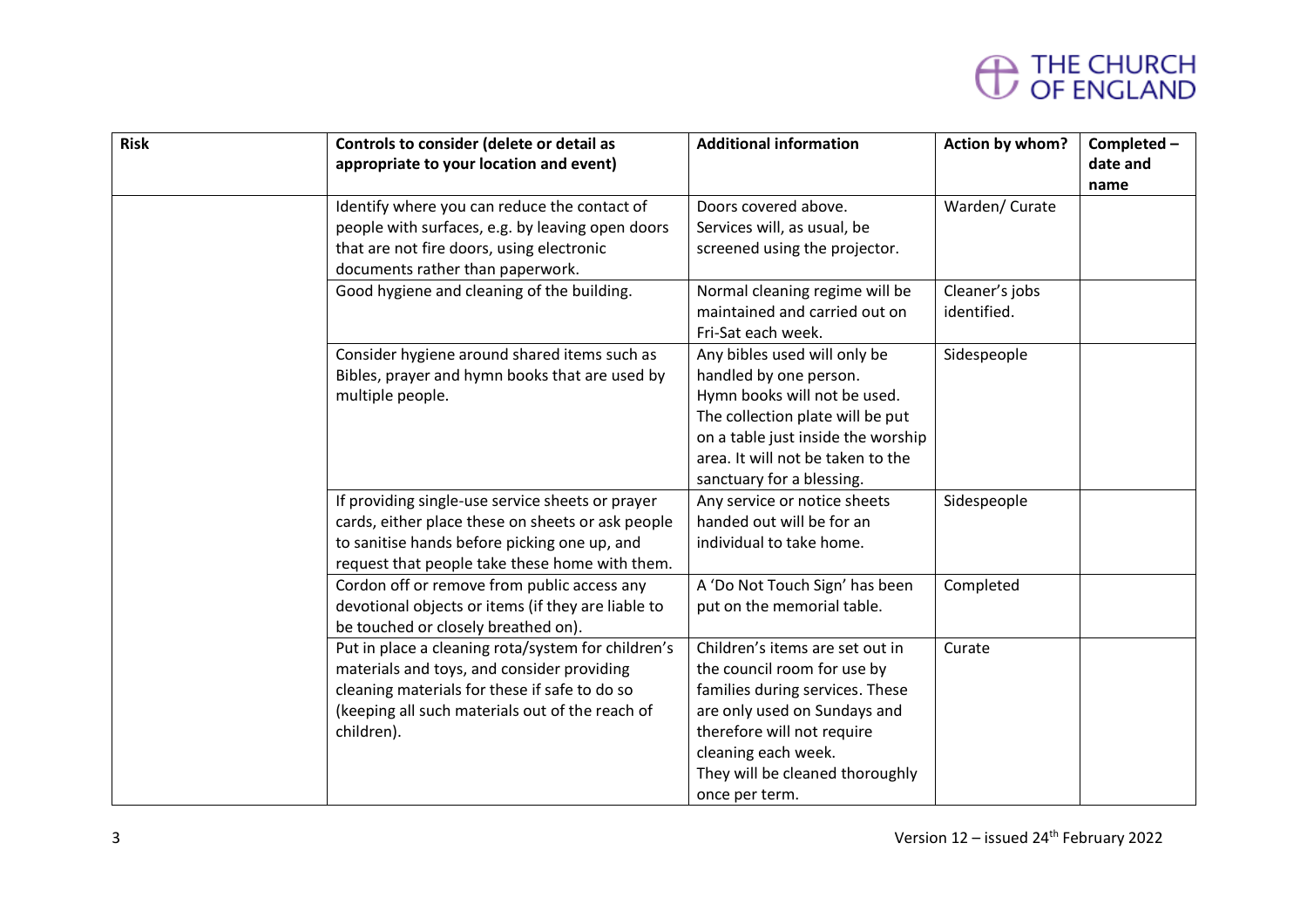| <b>Risk</b>                                                                                                                                       | Controls to consider (delete or detail as<br>appropriate to your location and event)                                                                                                                                                                                                                                                                                                                           | <b>Additional information</b>                                                                                                                                                                                                                                                                                                                                                                                                                                                                                                                                     | Action by whom?               | Completed -<br>date and<br>name |
|---------------------------------------------------------------------------------------------------------------------------------------------------|----------------------------------------------------------------------------------------------------------------------------------------------------------------------------------------------------------------------------------------------------------------------------------------------------------------------------------------------------------------------------------------------------------------|-------------------------------------------------------------------------------------------------------------------------------------------------------------------------------------------------------------------------------------------------------------------------------------------------------------------------------------------------------------------------------------------------------------------------------------------------------------------------------------------------------------------------------------------------------------------|-------------------------------|---------------------------------|
|                                                                                                                                                   | Where there are toilet facilities, ensure an<br>adequate supply of soap and disposable hand<br>towels, and a bin for towels, are available.<br>Ensure all waste receptacles have disposable                                                                                                                                                                                                                    | The cleaning, removal of waste<br>and maintenance of supplies in<br>the toilets are the responsibility<br>of the church cleaner.<br>See above                                                                                                                                                                                                                                                                                                                                                                                                                     | Cleaner's jobs<br>identified. |                                 |
|                                                                                                                                                   | liners (e.g. polythene bin bags) to reduce the risk<br>to those responsible for removing them.                                                                                                                                                                                                                                                                                                                 |                                                                                                                                                                                                                                                                                                                                                                                                                                                                                                                                                                   |                               |                                 |
| Visitors are unclear on<br>requirements for<br>attending church or<br>visiting the building for<br>other purposes, or<br>anxious about attending. | Update your website, A Church Near You, and<br>any relevant social media with information for<br>visitors. Communicate details on requirements or<br>requests such as bringing a face covering and<br>options for those who may be anxious.<br>Consider specific advice for those who may<br>struggle with continuing restrictions, such as<br>those who are deaf or hard of hearing, or visually<br>impaired. | The website will be updated with<br>this information. In addition, all<br>regular attendees will be<br>informed by email or letter of<br>changes to this risk assessment.<br>The PCC has aimed to take note<br>of the concerns of all who are<br>wary of the relaxation of COVID<br>rules and those struggling to live<br>with the continuing restrictions.<br>We want everyone to feel<br>confident and comfortable<br>coming to church on a Sunday. It<br>is in that spirit of unity that we<br>will gradually move forward with<br>the easing of restrictions. | Curate                        |                                 |
|                                                                                                                                                   | Consider if a booking system is needed, whether<br>for general access or for specific events/services.                                                                                                                                                                                                                                                                                                         | A booking system is not<br>considered necessary for the<br>regular services.                                                                                                                                                                                                                                                                                                                                                                                                                                                                                      |                               |                                 |
|                                                                                                                                                   | Communicate with nearby churches to ensure<br>offered provisions are complementary.                                                                                                                                                                                                                                                                                                                            | The curate is in regular contact<br>with neighbouring churches in                                                                                                                                                                                                                                                                                                                                                                                                                                                                                                 | Curate                        |                                 |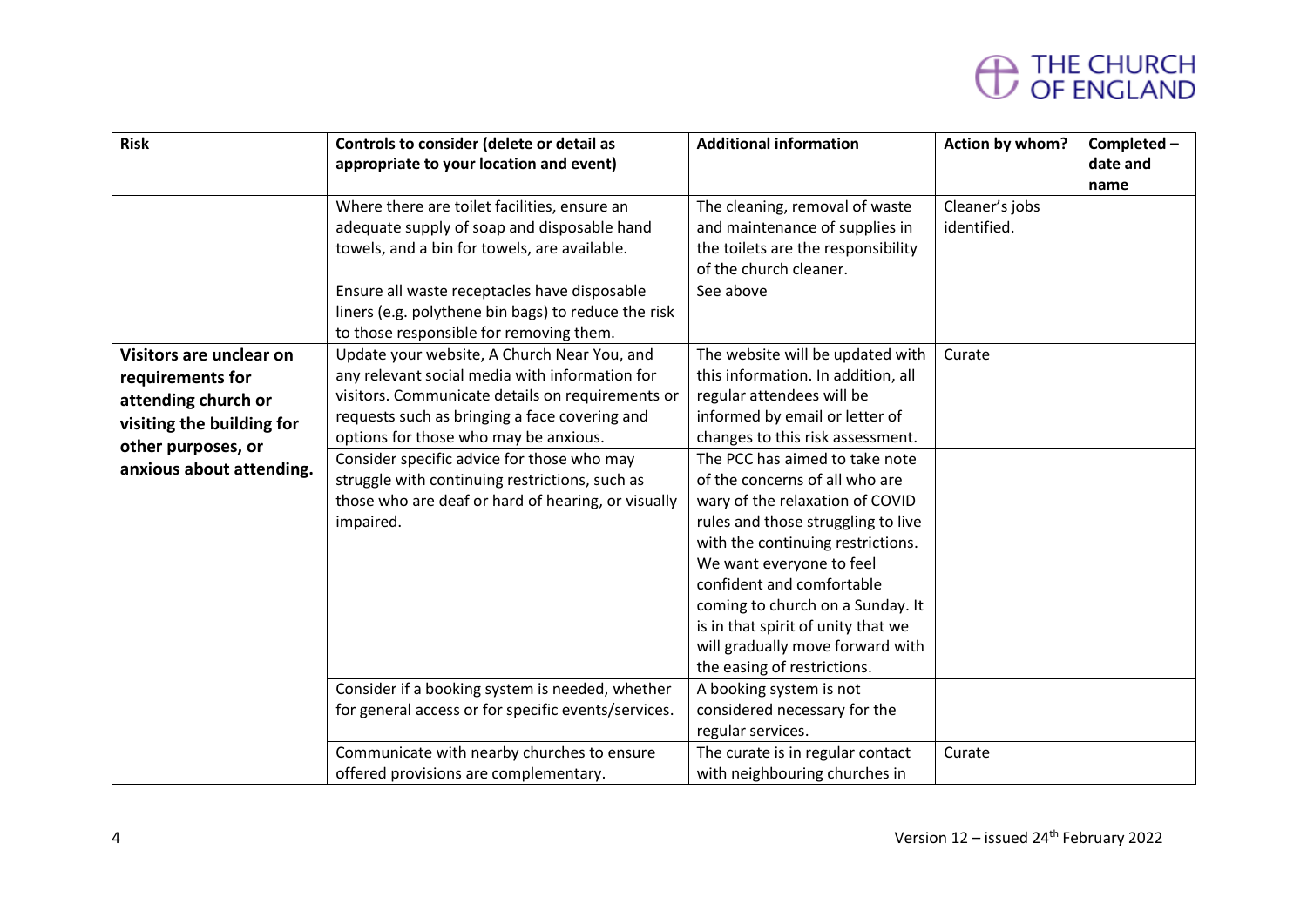| <b>Risk</b>                 | Controls to consider (delete or detail as          | <b>Additional information</b>       | Action by whom? | Completed - |
|-----------------------------|----------------------------------------------------|-------------------------------------|-----------------|-------------|
|                             | appropriate to your location and event)            |                                     |                 | date and    |
|                             |                                                    |                                     |                 | name        |
|                             |                                                    | the South Manchester and            |                 |             |
|                             |                                                    | Stretford deanery.                  |                 |             |
|                             | Provide welcoming notices that outline safety      | All regular attendees will be       | Curate/Warden   |             |
|                             | measures.                                          | informed by email or letter of      |                 |             |
|                             |                                                    | changes to the safety measures      |                 |             |
|                             |                                                    | in the church.                      |                 |             |
|                             | If possible close the church building for 48 hours | This will be the general case.      |                 |             |
|                             | with no access permitted.                          |                                     |                 |             |
| Cleaning the church after   | If 48-hour closure is not possible then follow     | Noted.                              |                 |             |
| known exposure to           | Public Health England guidance on cleaning in      |                                     |                 |             |
| someone with                | non-healthcare settings.                           |                                     |                 |             |
| <b>Coronavirus symptoms</b> | If the building has been quarantined for 48        | Cleaning of the church, toilets     | Cleaner         |             |
|                             | hours, then carry out cleaning as per the normal   | and surfaces are carried out by     |                 |             |
|                             | advice on cleaning.                                | the church cleaner.                 |                 |             |
|                             | Setting up for the service.                        | This will be carried out by the     | Priest          |             |
|                             |                                                    | officiating priest, who will be the |                 |             |
|                             |                                                    | only person to handle the           |                 |             |
|                             |                                                    | elements.                           |                 |             |
| <b>Holy Communion</b>       | Altar table                                        | A simple white cloth will be used   |                 |             |
| (Additional plans put in    |                                                    | on the altar.                       |                 |             |
| place for services of holy  |                                                    |                                     |                 |             |
| communion)                  |                                                    |                                     |                 |             |
|                             | Receiving holy communion.                          | Only the priest will receive the    | Priest          | Sidespeople |
|                             |                                                    | wine. The bread will remain         | Sidespeople     | trained     |
|                             |                                                    | covered during the communion        |                 | 31/07/20    |
|                             |                                                    | prayers, and the curate will        |                 |             |
|                             |                                                    | sanitize his hands before and       |                 |             |
|                             |                                                    | wear a face mask during the         |                 |             |